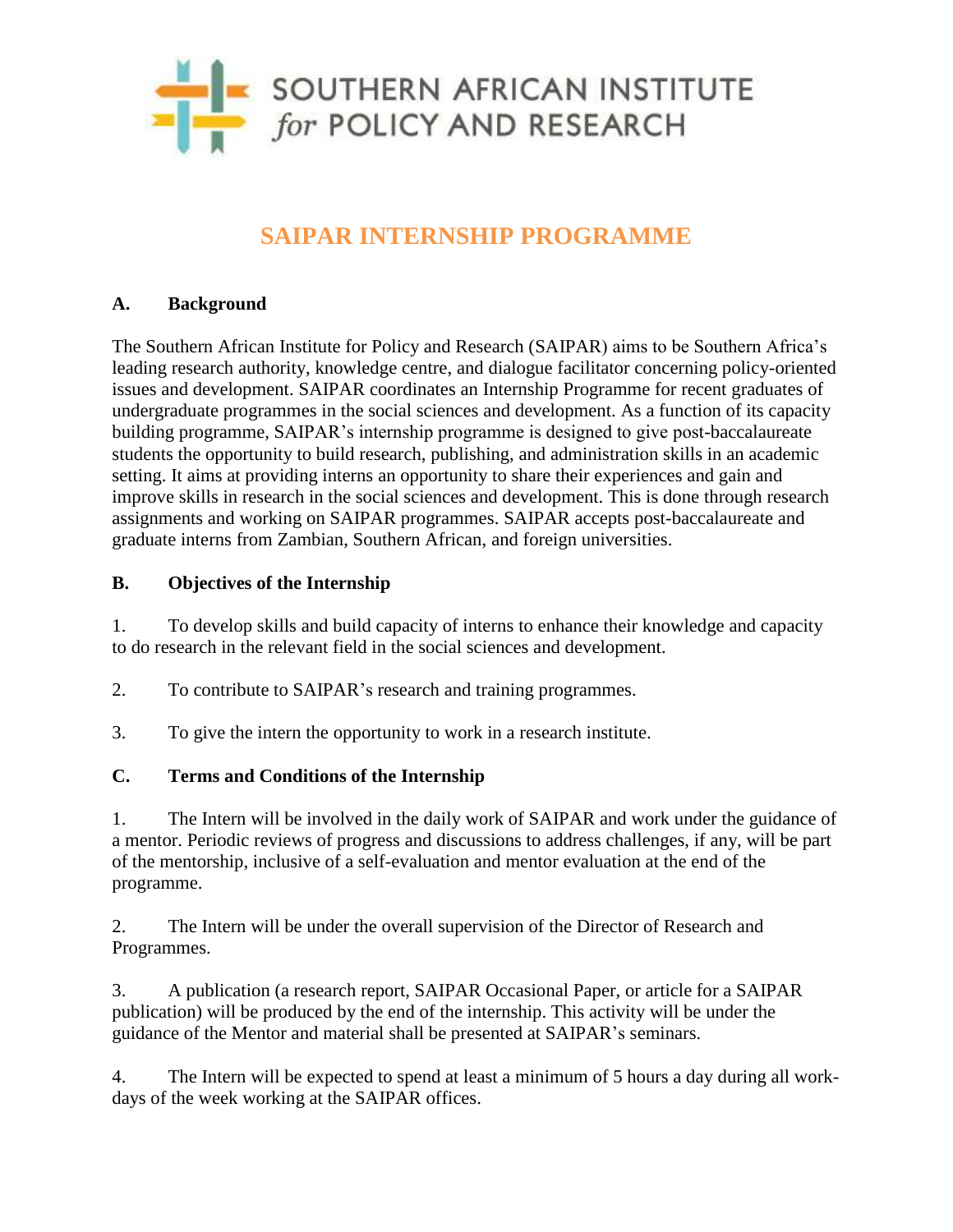

5. Internships will be generally for a 3 months period. This can be renewable for a further period that will be determined by the SAIPAR Internship Committee. The length of the period will depend on the research or project on which the Intern is requested to work.

6. The internship can be terminated by giving one week notice on either side. A certificate will not be issues in the event of termination.

7. The Intern will draw up a weekly programme of work, which will be submitted to the Mentor for approval. The submission will be done every Thursday of the preceding week. Monthly reports will be submitted one week after the end of each month, for a total of 3 monthly reports.

8. Interns will work as a team along with SAIPAR staff and their specific Mentor. The exact roles and responsibilities, review scheduling, and other information will be communicated to the Intern by the Mentor.

9. The Intern is expected to provide their own personal laptop but will have access to the SAIPAR facilities such as office and internet facilities.

10. Interns shall participate as needed in SAIPAR's events and activities during their stay at SAIPAR and are expected to bond with the SAIPAR work culture.

11. After the satisfactory completion of the internship programme, the Intern will receive a certificate from SAIPAR on their participation in the programme.

12. Interns are treated as SAIPAR staff during their stay in terms of their obligations and confidentiality.

## **D. Requirements/Eligibility**

1. Recently completed an undergraduate degree (maximum 5 years); or working on or completed a masters degree.

2. Have a strong academic background and computing skills.

3. Provide two references, one academic and one character.

## **E. Remuneration**

1. The internship is normally not remunerated. However, SAIPAR will pay the Intern a nominal amount to cover for transport and lunch while working. All other commitments are met by the Intern.